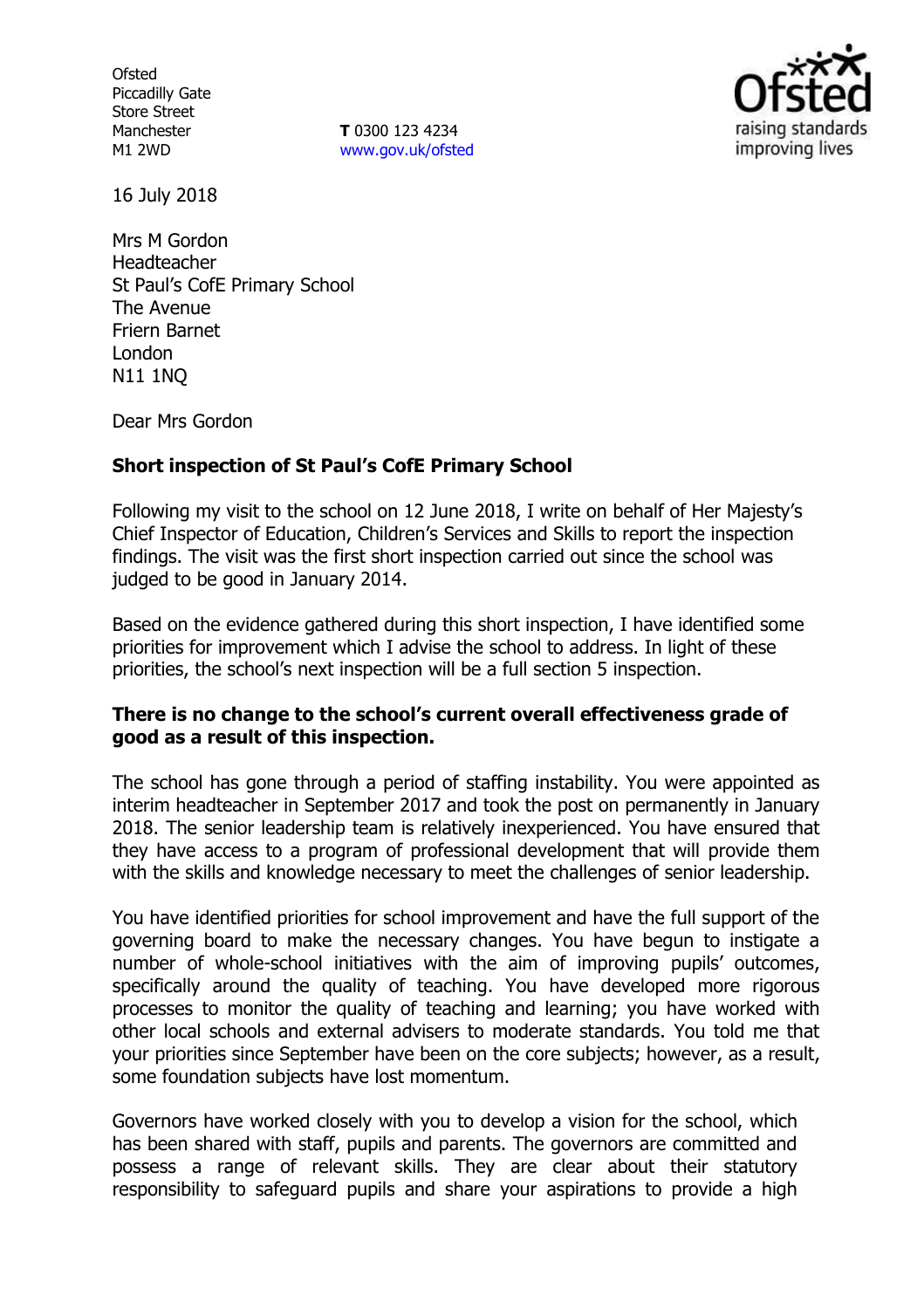

quality of education for pupils. Governors told me that since your appointment the school has become more 'outward-facing' and they are welcomed by staff and leaders. Parents' responses to the online survey also highlight concerns with the number of staff changes.

## **Safeguarding is effective.**

The leadership team has ensured that safeguarding policies and procedures are in place. All checks on adults working at the school meet statutory requirements.

You and your staff promote a culture of vigilance around keeping pupils safe. Staff training is up to date; safeguarding is a high priority and is an agenda item at all staff meetings. All staff have regular and appropriate training. Staff know how to respond to any concerns that arise. The school's safeguarding policy gives clear advice to staff about how to manage any potential child protection concerns.

Governors have attended safeguarding training, including for 'Prevent' and e-safety. Personnel records are organised and show that systems are now firmly in place. Survey responses from pupils confirmed that they feel safe at school.

### **Inspection findings**

- Our first key line of enquiry was to consider actions taken by leaders to improve pupils' outcomes in writing. We chose this key line because attainment in key stage 2 writing has been below average for the last two years.
- The school has invested in new texts and resources in order to support pupils' writing. You have implemented a programme of professional development for all staff to help them understand how writing is taught effectively. Advice has also been taken from external consultants to support the teaching of writing.
- Pupils' work since September 2017 is showing some signs of improvement. Strategies introduced to improve reading are also having a knock-on benefit for writing. Pupils are writing more often and vocabulary is improving. However, the quality of pupils' handwriting is inconsistent; basic punctuation and spelling is not consistently accurate and this has an impact on the overall quality of writing. Additionally, not enough opportunities are provided across the school for pupils to write at length.
- Our second key line of enquiry was to consider what leaders are doing to improve outcomes for disadvantaged pupils. In 2017, disadvantaged pupils in key stage 1 achieved below the national averages for reading, writing and mathematics. The progress of key stage 2 disadvantaged pupils in writing has been significantly below average for at least two years. These same pupils did not achieve well in English grammar, punctuation and spelling.
- Senior leaders told me that they have implemented a process for earlier identification of disadvantaged pupils who are at risk of underachieving. Senior leaders meet regularly with teachers to discuss the progress of disadvantaged pupils, which is monitored closely. Senior leaders hold teachers to account for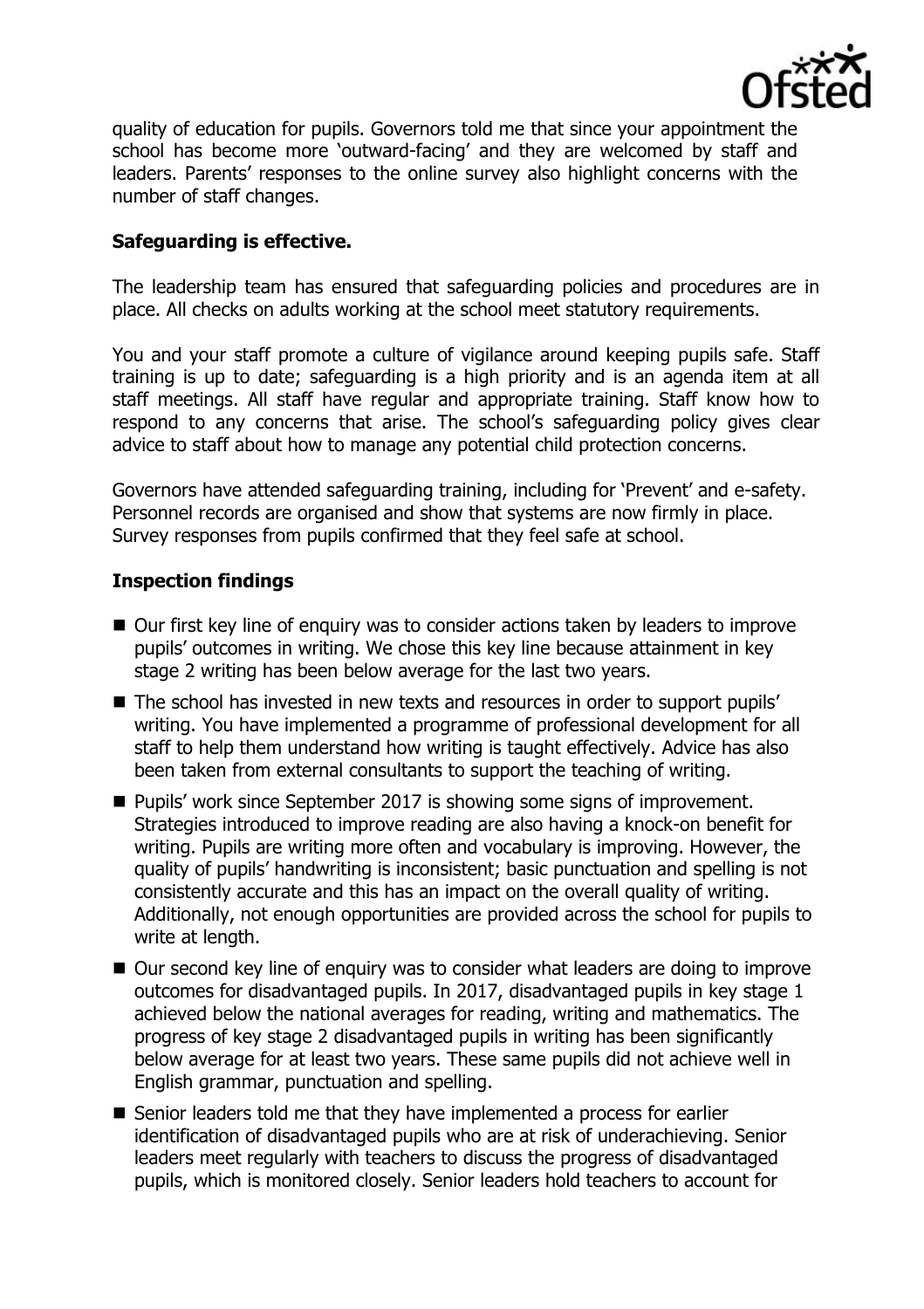

pupils' achievement through performance appraisal.

- Governors believe that strategies employed by the school such as interventions and withdrawal groups are ensuring that gaps are closing. The school's data indicates that the progress and attainment of disadvantaged groups is improving in reading, writing and mathematics.
- In the classroom, staff are clearly making efforts to understand and counter pupil disadvantage. However, strategic direction from leaders and governors is inconsistent. There is no named governor with oversight of the pupil premium funding, as governors see it as a shared responsibility. However, the pupil premium plan lacks detail and success criteria are not specific. Consequently, the evaluation of the impact of the spending lacks clarity.
- The third key line of enguiry was to ascertain the actions that leaders are taking to improve outcomes in science. Published results in 2017 showed that key stage 2 pupils attained below average in science. Disadvantaged pupils achieved significantly below average.
- $\blacksquare$  Evidence seen in topic books demonstrates that there is repeated learning across the year groups in science. Prior knowledge is not built upon. In the course of investigating this key line of enquiry, weaknesses became apparent in the wider curriculum as a whole. While all national curriculum areas are given some coverage, the depth and the consistency is too variable. Recent audits by external advisers also identified this weakness, which is having an impact on outcomes for pupils.

# **Next steps for the school**

Leaders and those responsible for governance should ensure that:

- pupils' handwriting is of a consistently good standard
- $\blacksquare$  pupils apply basic skills, including spelling, punctuation and grammar, correctly in their writing
- $\blacksquare$  leaders ensure that the wider curriculum is given priority, so that pupils achieve across the full range of subjects, including in science
- leaders and governors give strategic oversight of funding for disadvantaged pupils and are clear about the precise impact of this spending.

I am copying this letter to the chair of the governing body, the director of education for the Diocese of London, the regional schools commissioner and the director of children's services for Barnet.

This letter will be published on the Ofsted website.

Yours sincerely

Dawn Titus **Ofsted Inspector Information about the inspection**